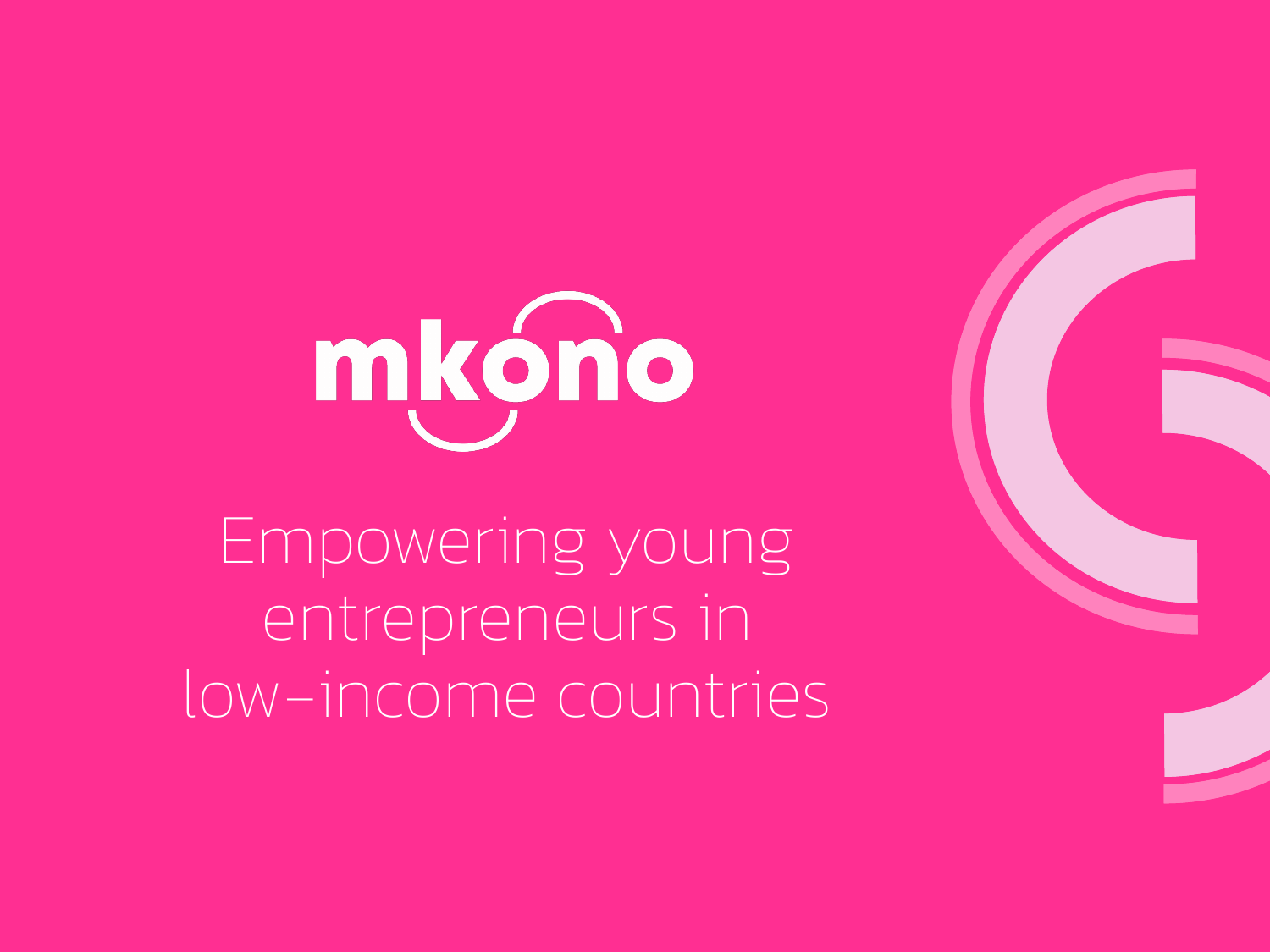**Our mission is to empower young entrepreneurs in low-income countries**  to bring the change they envision.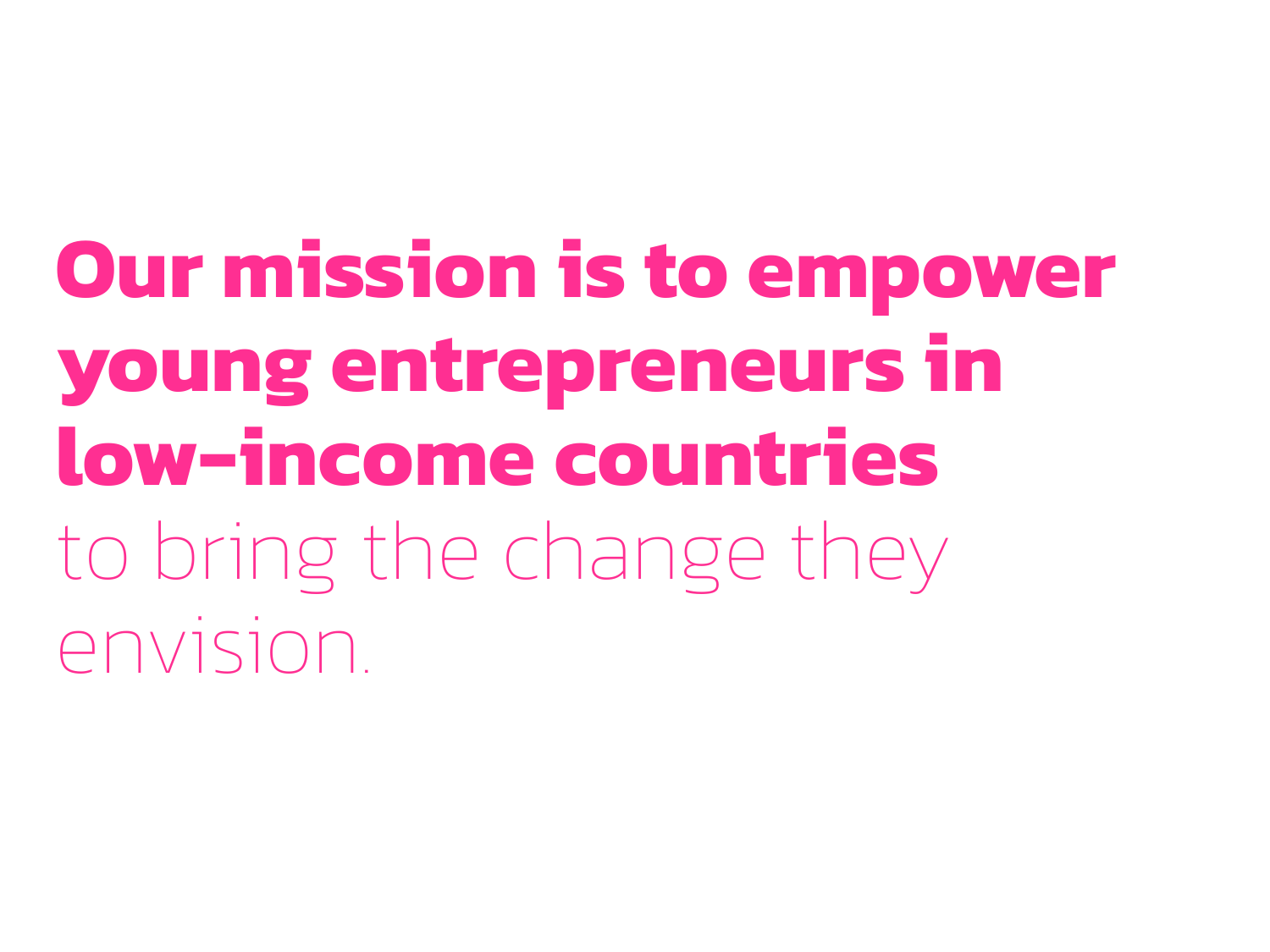# **Mkono is a Canadian microfinance non-profit organization supporting entrepreneurs in Kenya**

We are a registered Canadian non-profit organization that connects people around the world to share capital and global insights to empower young entrepreneurs in low-income countries and achieve lasting change.

### **What we do How we do it Why we do it**

We partner with local organizations - incubators, accelerators, and mentorship programs - to effectively deliver our services by sourcing the most promising businesses, promoting loan repayment, and supplementing their local support.

In Sub-Saharan countries, small and medium business owners lack access to adequate financial resources despite an increasing number of lenders. By facilitating access to affordable capital and mentorship, we give entrepreneurs a real chance at creating positive change.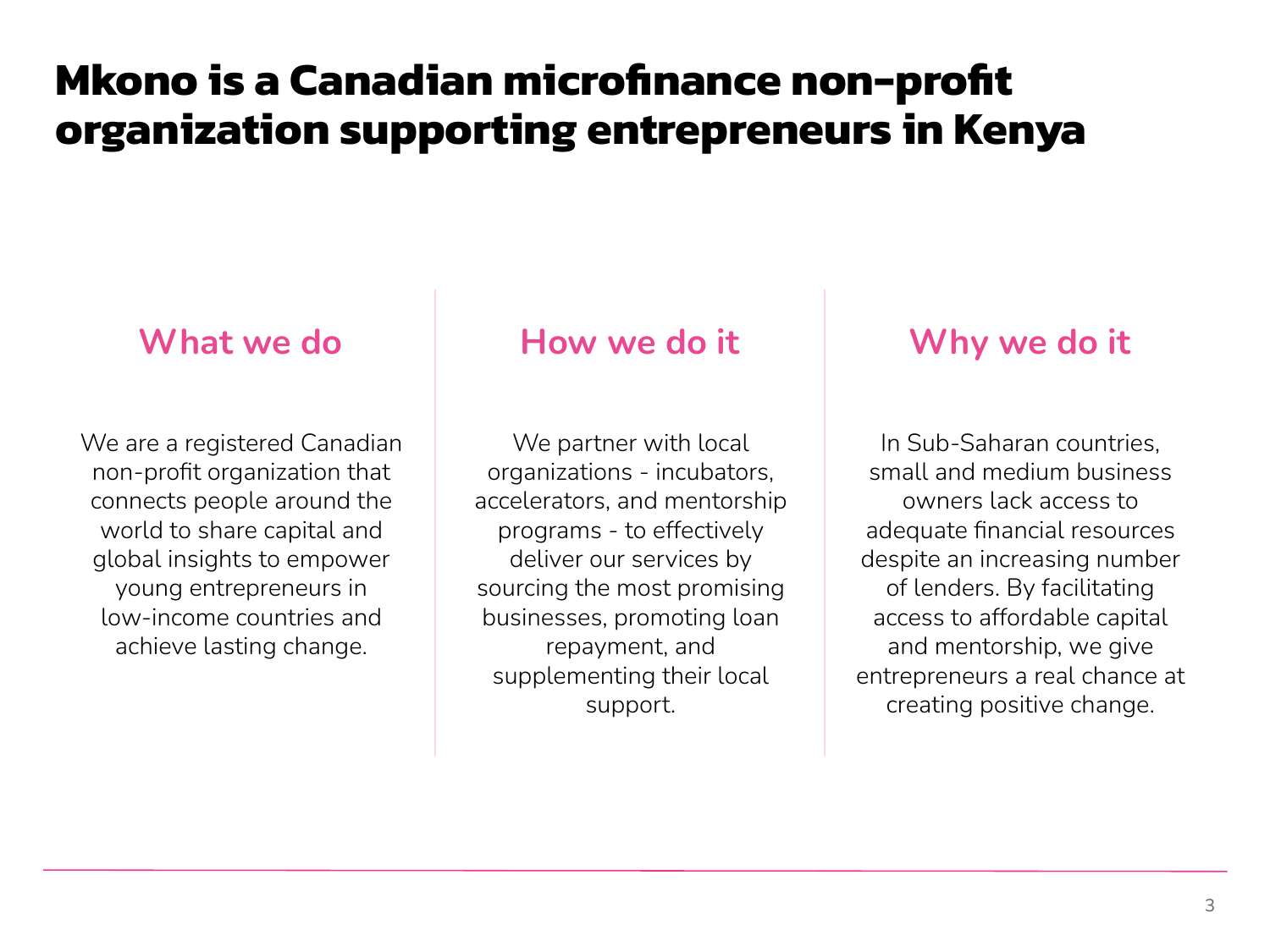# **Business owners in Kenya are faced with limited and flawed financing options**

#### **Commercial** banks Micro-lending platforms Family & friends **Microfinance** institutions Bureaucratic and **reluctant to make riskier loans** due to lack of collateral High interest rates (up to **200% APR**); often **targeting individuals** instead of businesses **Risk averse** due to pooled funds, preventing moderate risk-taking necessary for business growth Limited **availability** of funds; puts **financial stress** on relatives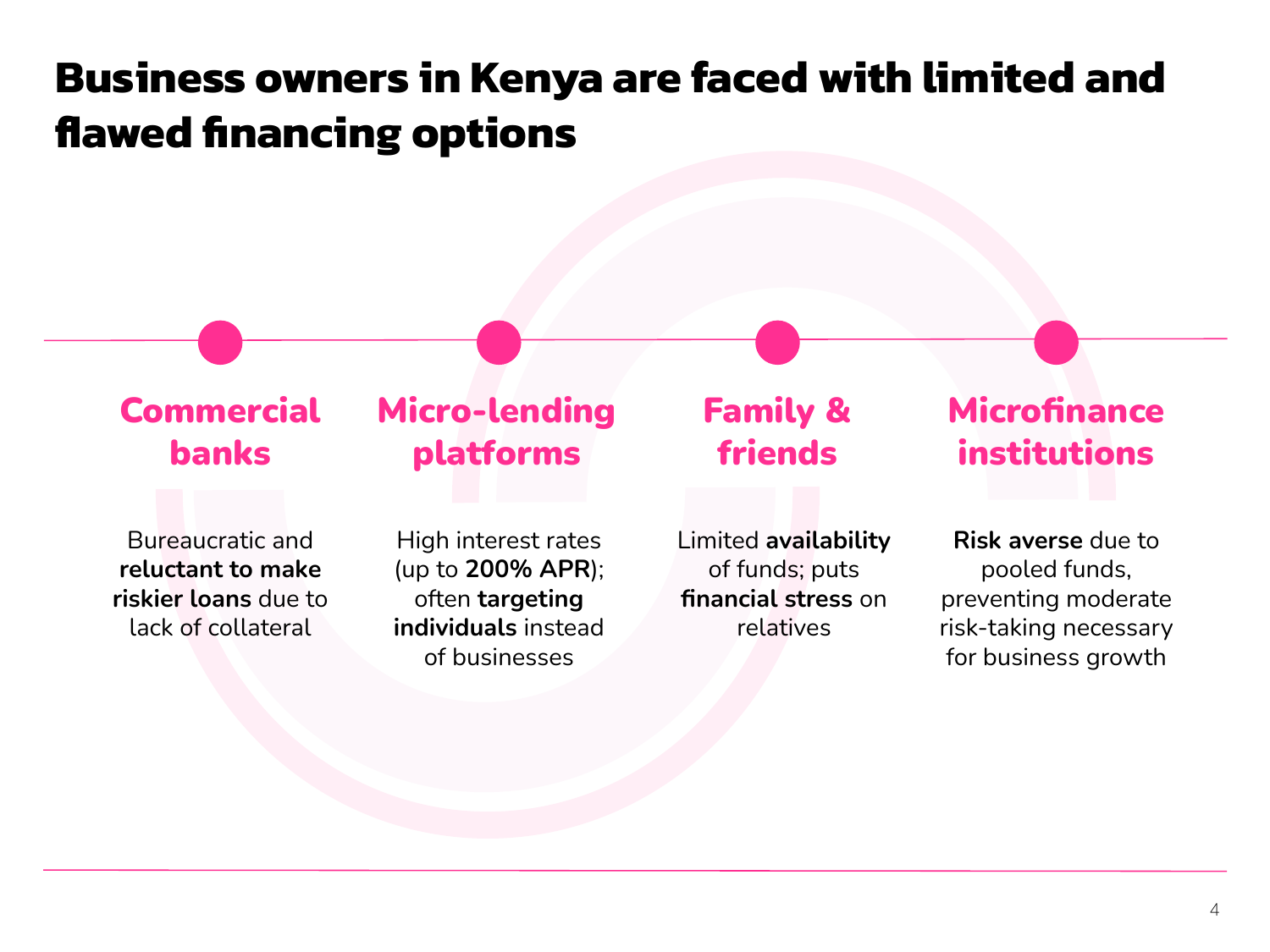# **We take a holistic approach:** combining the benefits of traditional micro-lending and mentorship to achieve maximum impact



#### **Loans**

Capital, generously provided by individual donors and corporate sponsors, is granted to entrepreneurs in the form of affordable loans. Loan repayment increases the capital's impact and creates a multiplier effect

#### **Mentorship**

Insights are shared by Mkono Allies, a global network of young professionals with relevant experience, with the entrepreneurs in the form of targeted mentorship calls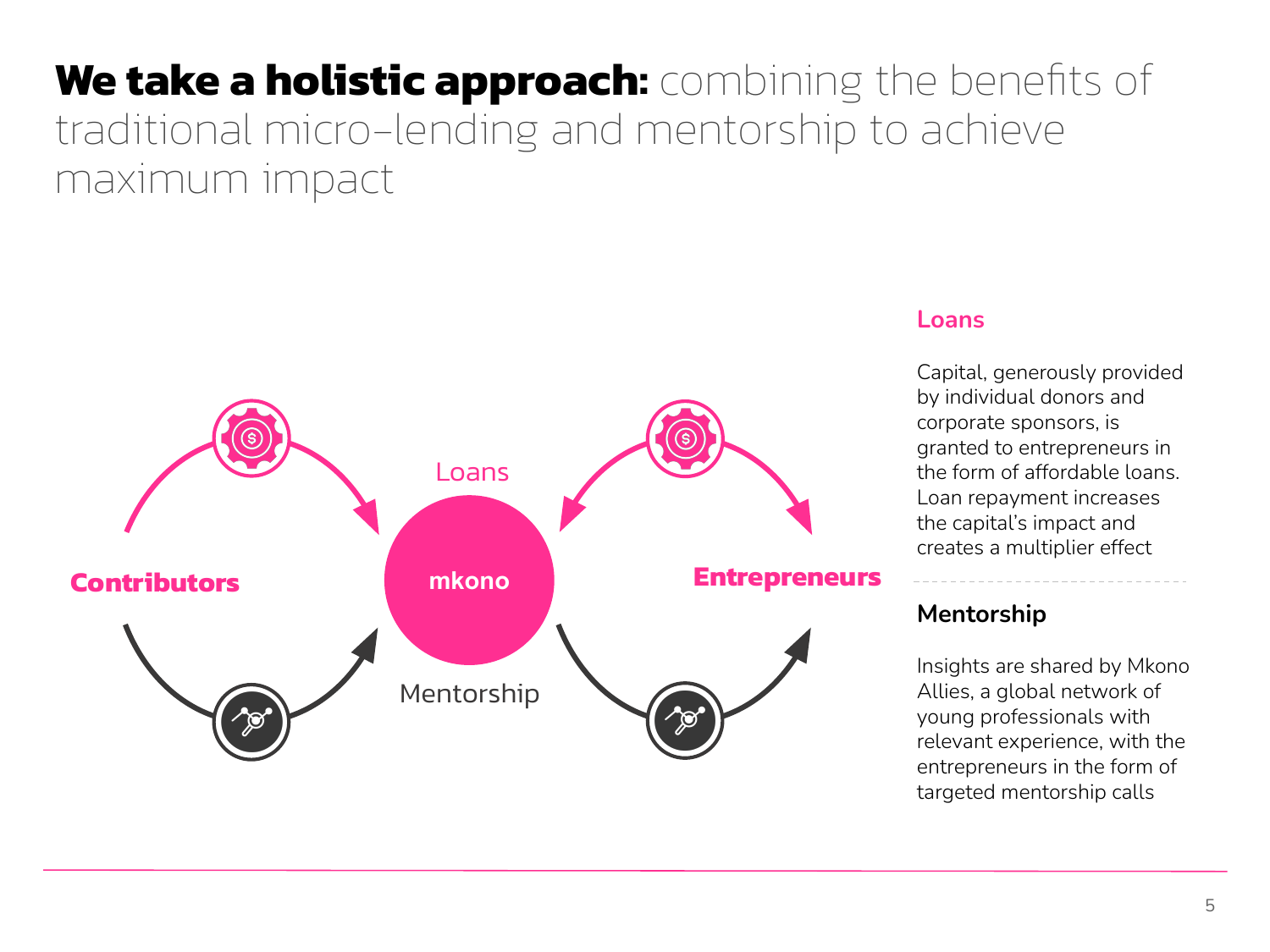

# **Meet Lornah**

Lornah is a Nairobi-based entrepreneur who owns a fashion business that **employs 6 people**.

Lornah received and repaid **2 loans**, totalling over **CAD\$2,000**, allowing her to finance new orders, launch a new clothing collecting, and implement her marketing strategy to boost sales.

Her **2 mentorship sessions** helped her improve her online marketing activities during COVID.

*I was stuck in terms of financing. Most bank institutions are stringent and take quite a lot of time. Everything was perfect about Mkono's process.* **" "**

*One thing raised during the mentorship session was that clients want to be involved with a brand with a story.*  **" "**

*I am really grateful for what Mkono has done so far... This has changed my life, my company, and the life of my employees.*  **"**

**"**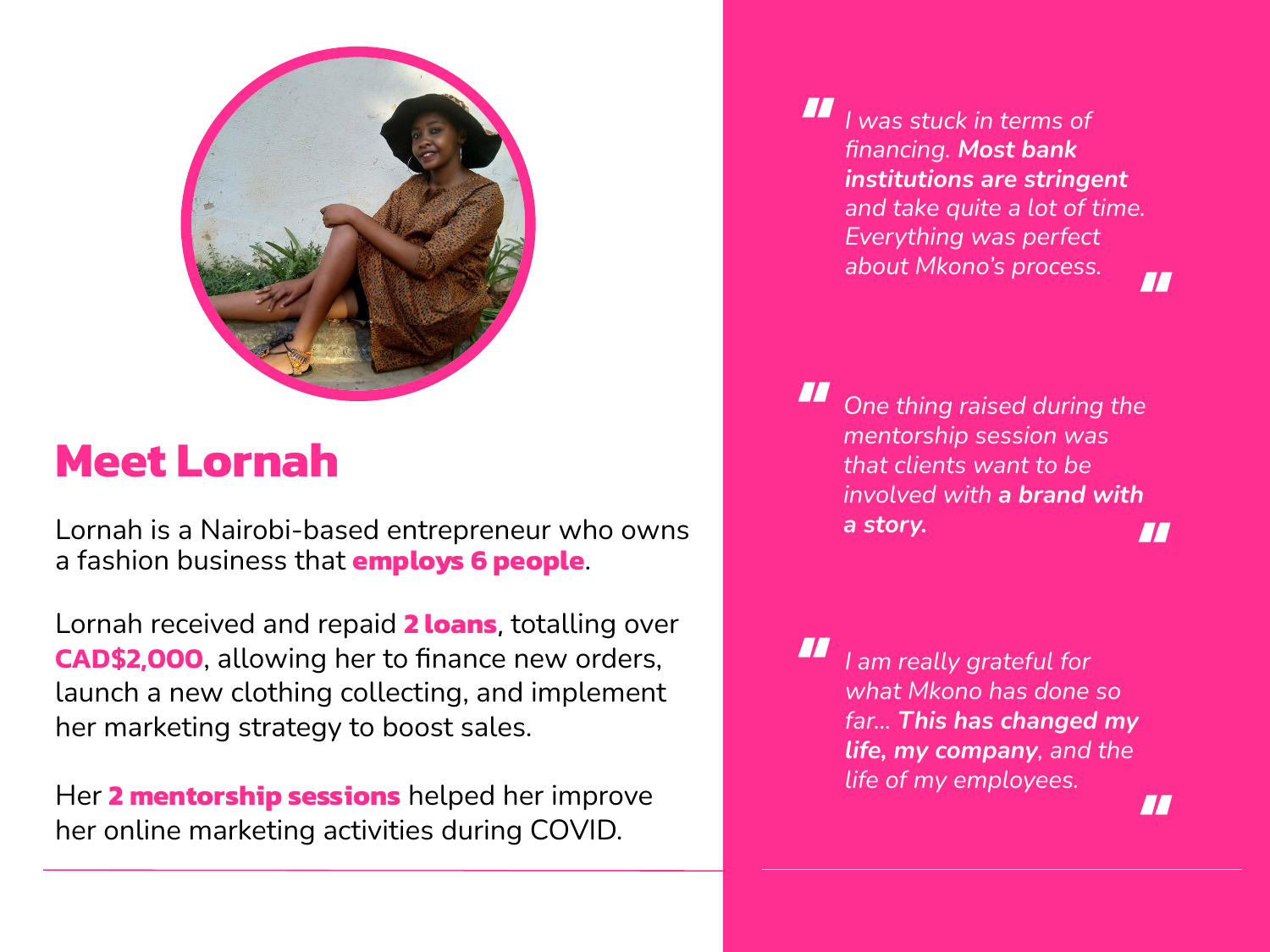# **We have made real impact in just 2 years**



**Entrepreneurs** supported, of which  $~10\%$  are women

**Mentorship sessions held** 

by Mkono Allies (i.e., selected young professionals)



**24K**+ **USD in loans** extended, over 36 loans



**72**

**Volunteers and Mkono Allies,** across 9 different countries





**Repayment rate 822 Net promoter score,** for our

personal approach and affordable services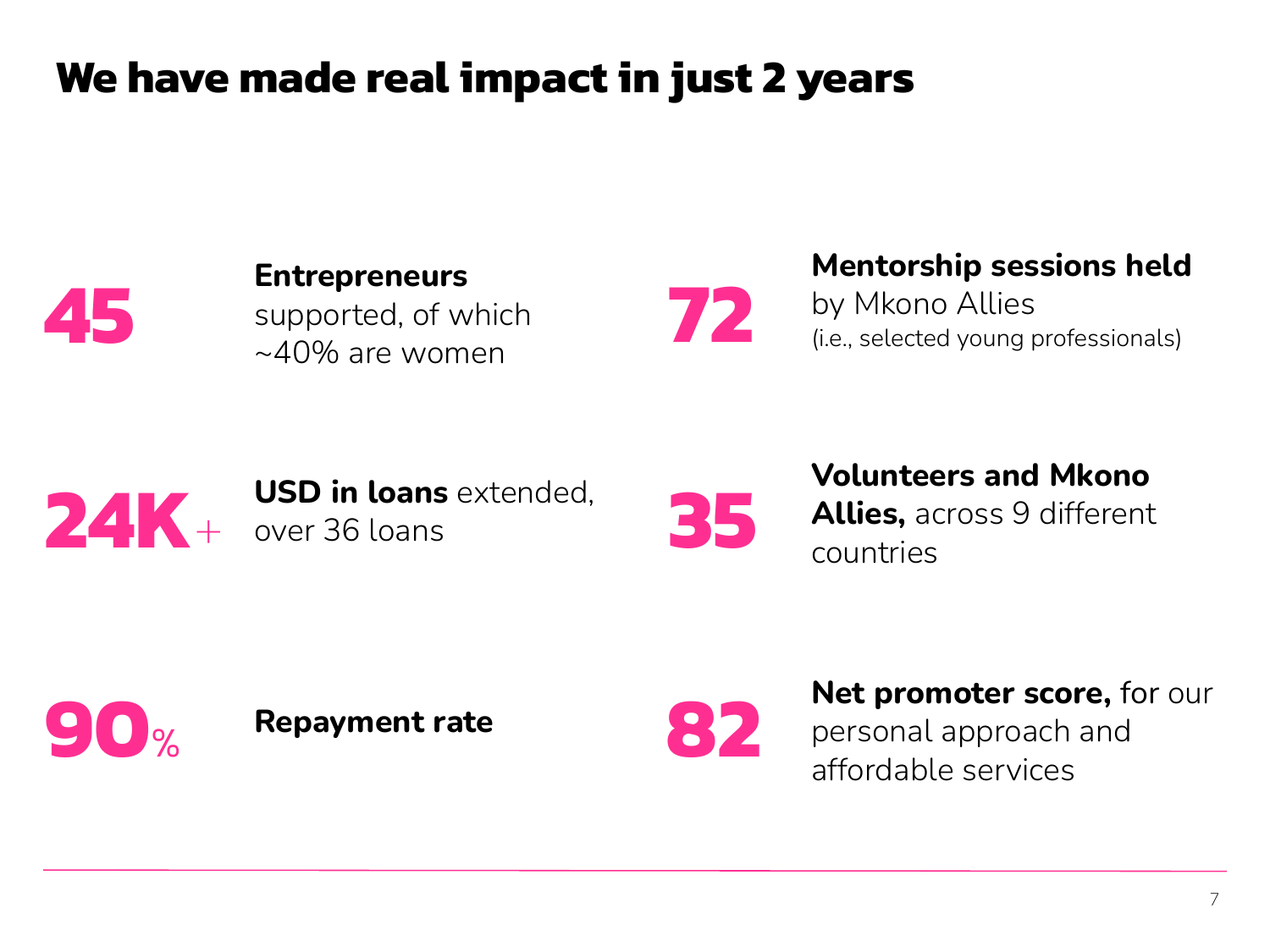# **2020 impact report key themes**

#### **Improved cash flow and pricing**

*"Before, I was reinvesting into the business and didn't pay myself a monthly salary. We've implemented measures (e.g., down payment) and feel more at ease with our finances."*

#### **Vertical integration**

*"[The loan] has helped us do everything in house. We are able to check the quality of the job. Before, 50% of the time, we had issues with material, finishing, lost shipment, and issues with timelines. Now, we have a dedicated contractor doing this."*

#### **Business pivot**

**IN REVIEW** 

*From helping an entrepreneur make use of photography to document the impact of COVID-19 to assisting others implement an online store, as attested by an entrepreneur, "Mkono did not jump to conclusions and unsolicited advice".*

#### **Marketing and branding**

*"We've fully increased our online presence [through a new website]. We started getting clients [...]. This is really helping us out."*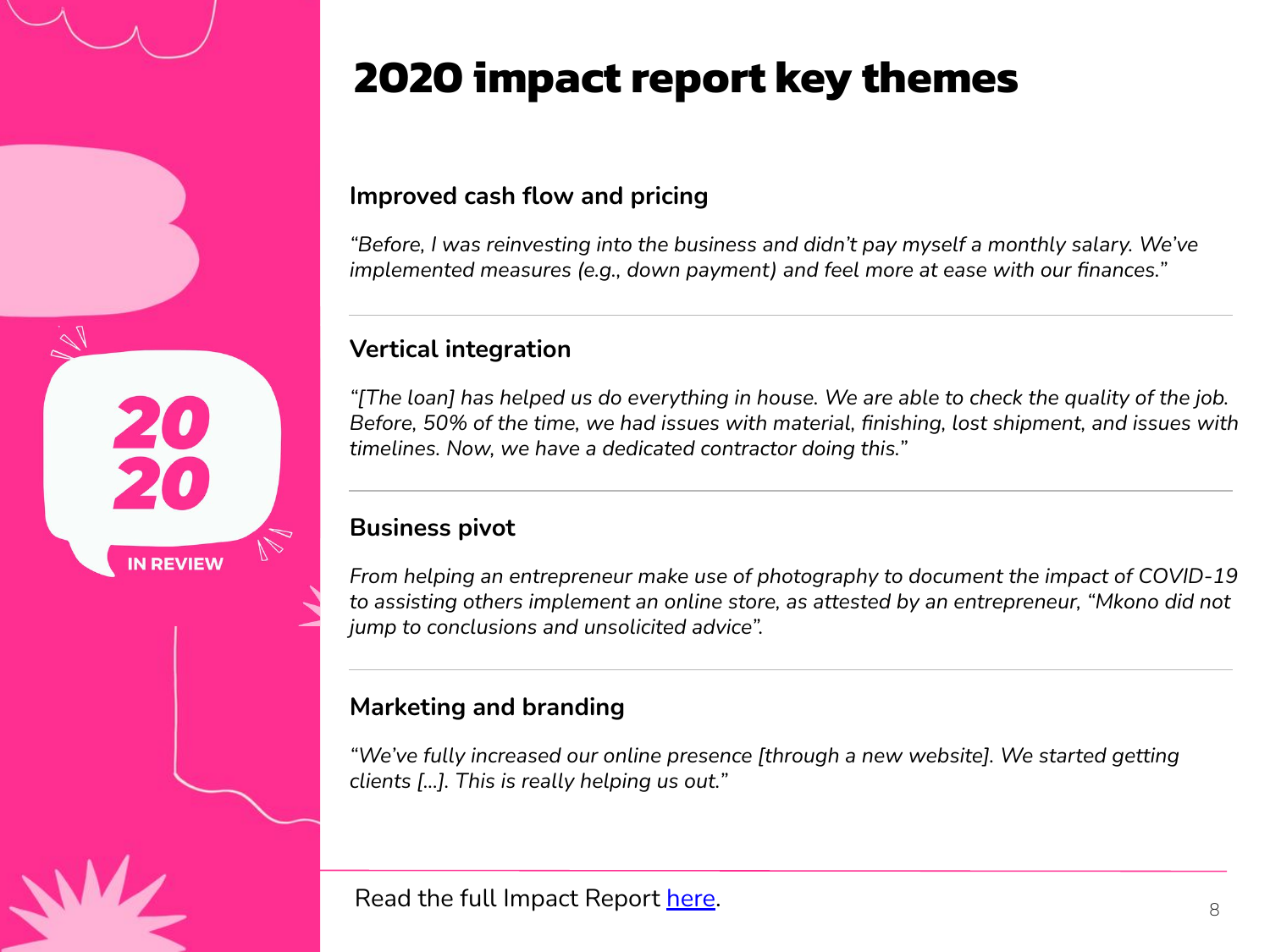# **We need your support to continue empowering young entrepreneurs**

**Projected funding needs through FY 2025**



These funds will allow Mkono to cumulatively **support over 400 entrepreneurs** through 2025 and invest in priority initiatives to scale our impact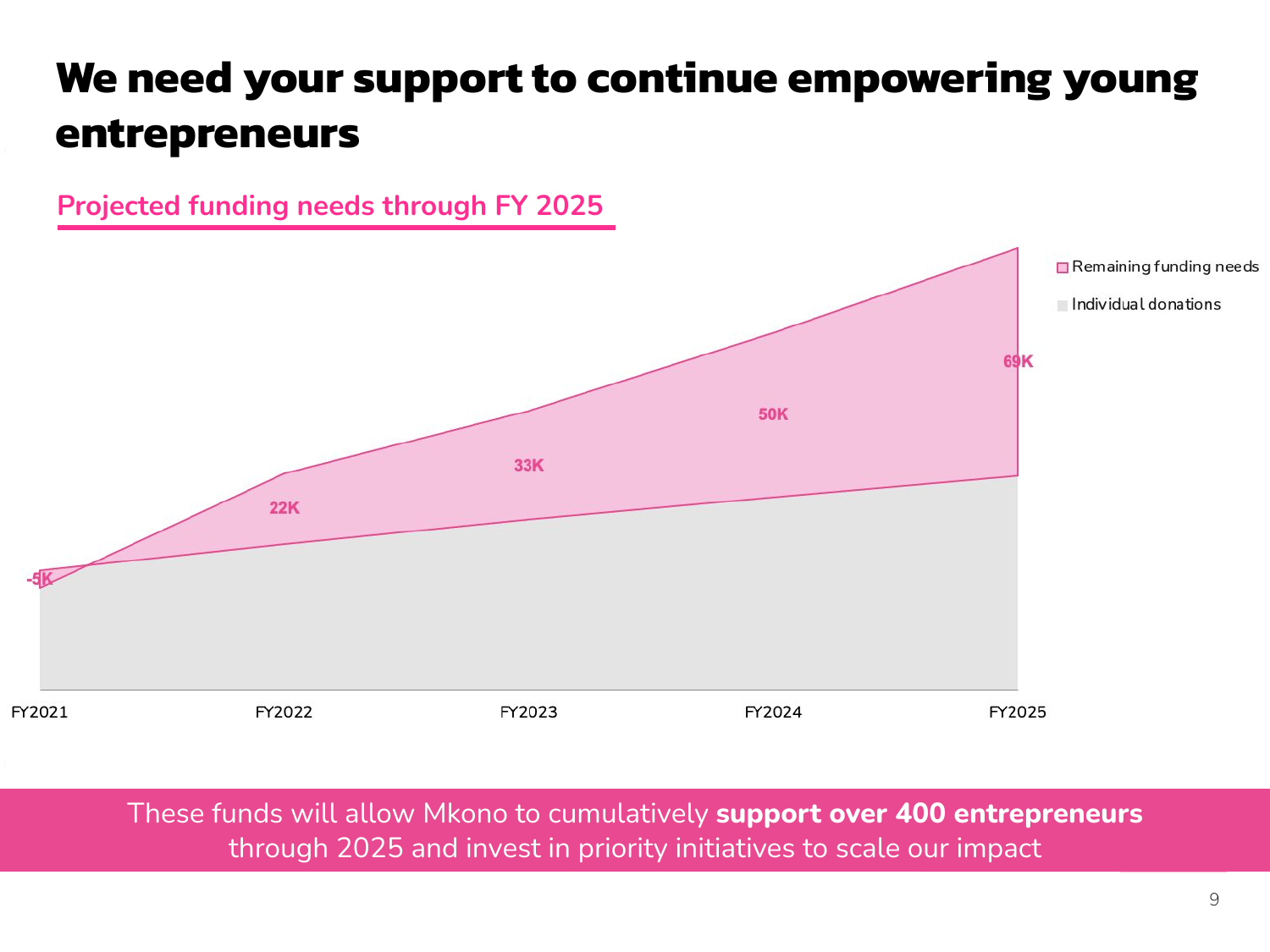# **Your donation will have far-reaching impact: Each \$1 donated is equivalent to \$10+ of loans**

High repayment rate and low operating costs optimize refresh rate

## **Each \$1 donated is recycled 10x**

Enabled by:

**High repayment rate of ~90%**: Our local partners ensure that high-potential entrepreneurs are selected and encourage loan repayment

**Low operating costs:**

Mkono is run by a team of passionate volunteers - keeping administrative costs low so that funds can be directed to loans



ILLUSTRATIVE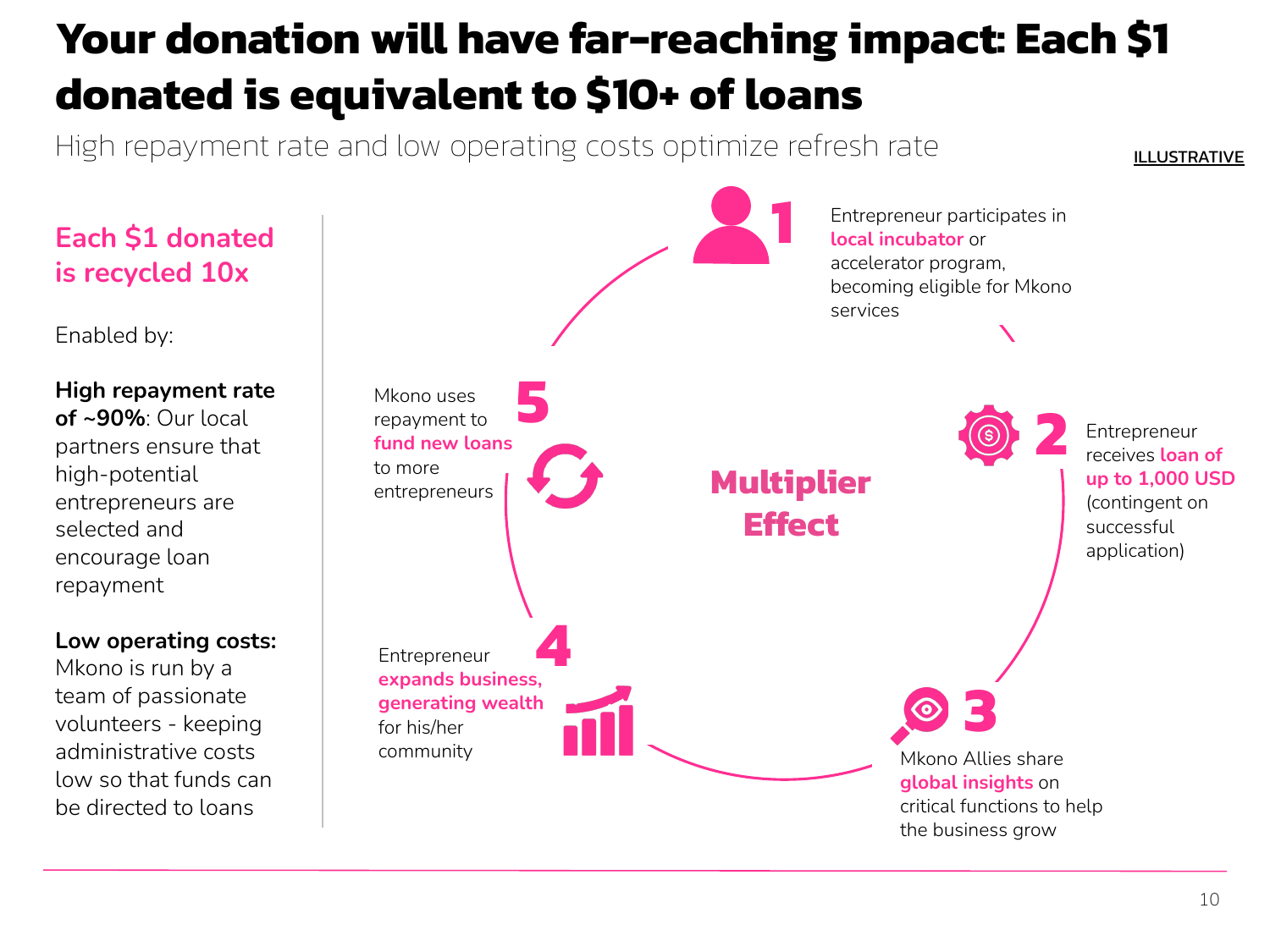**Mkono means hand in Swahili.** Let's give a hand to young entrepreneurs in low-income countries. **Together.**